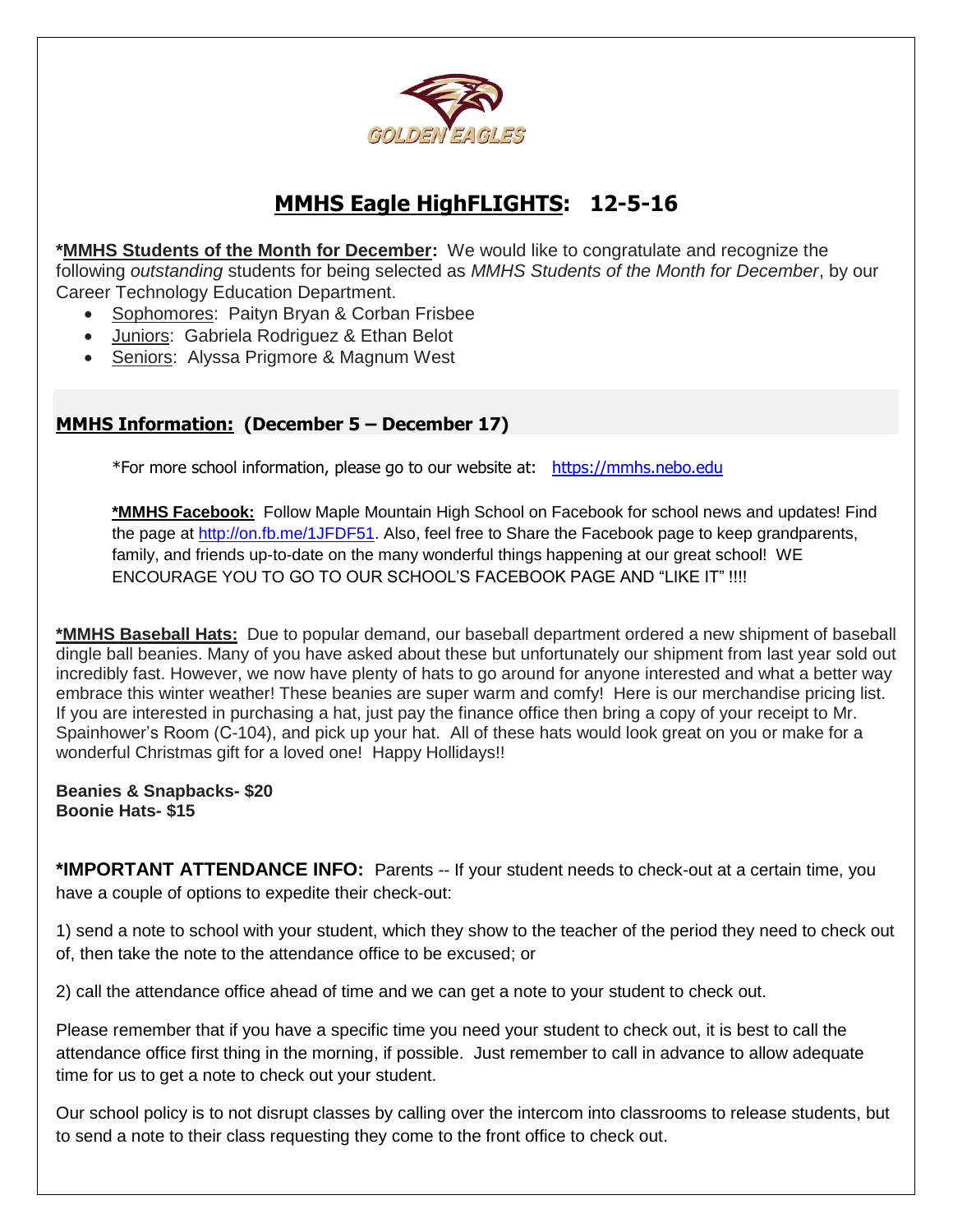Please understand that when students are checking out of a PE class, a dance class, a woodshop or welding class, classes held in the portables, etc., it may take longer to have your student come to the front office to check out, so please plan accordingly.

We do our very best in trying to check students out for our parents as quickly as possible, but your assistance in calling ahead of time helps so much, especially if you are running on a tight schedule. Please feel free to contact our attendance office if you have questions. Thanks so much for your cooperation!

## **Upcoming School Events for December 5 – December 17:**

\*Dec 5 No calendar items

\*Dec 6 PTSA Board Mtg @ 10am in Eagles Nest Wrestling vs SFHS @ MMHS

\*Dec 7

Girls' Basketball vs Juab @ MMHS (Pre-season game) Carols & Confections Concert @ 7pm in auditorium

\*Dec 8 Wrestling vs PHS @ MMHS Band Booster Club Mtg @ 8pm

\*Dec 9 Wasatch Dual Tournament @ TBD (Dec 9 & 10) FBLA Region Competition @ UVU Girls' Basketball @ Bountiful HS (Pre-season Game) Boys' Basketball vs Skyridge @ MMHS

\*Dec 10 Wasatch Dual Tournament @ TBD (Dec 9 & 10) Christmas Skate Date @ Peaks Ice Arena @ 9:30pm MMHS Band Hosting the Battalion (Wilson)

 $*$ Dec 12 No calendar items

 $*$ Dec 13 Student of the Month Luncheon (CTE Department) Boys' Basketball @ Juan Diego Band Christmas Concert @ 7pm in auditorium

 $*$ Dec 14 Girls' Basketball vs Mountain View @ MMHS Wrestling @ Wasatch